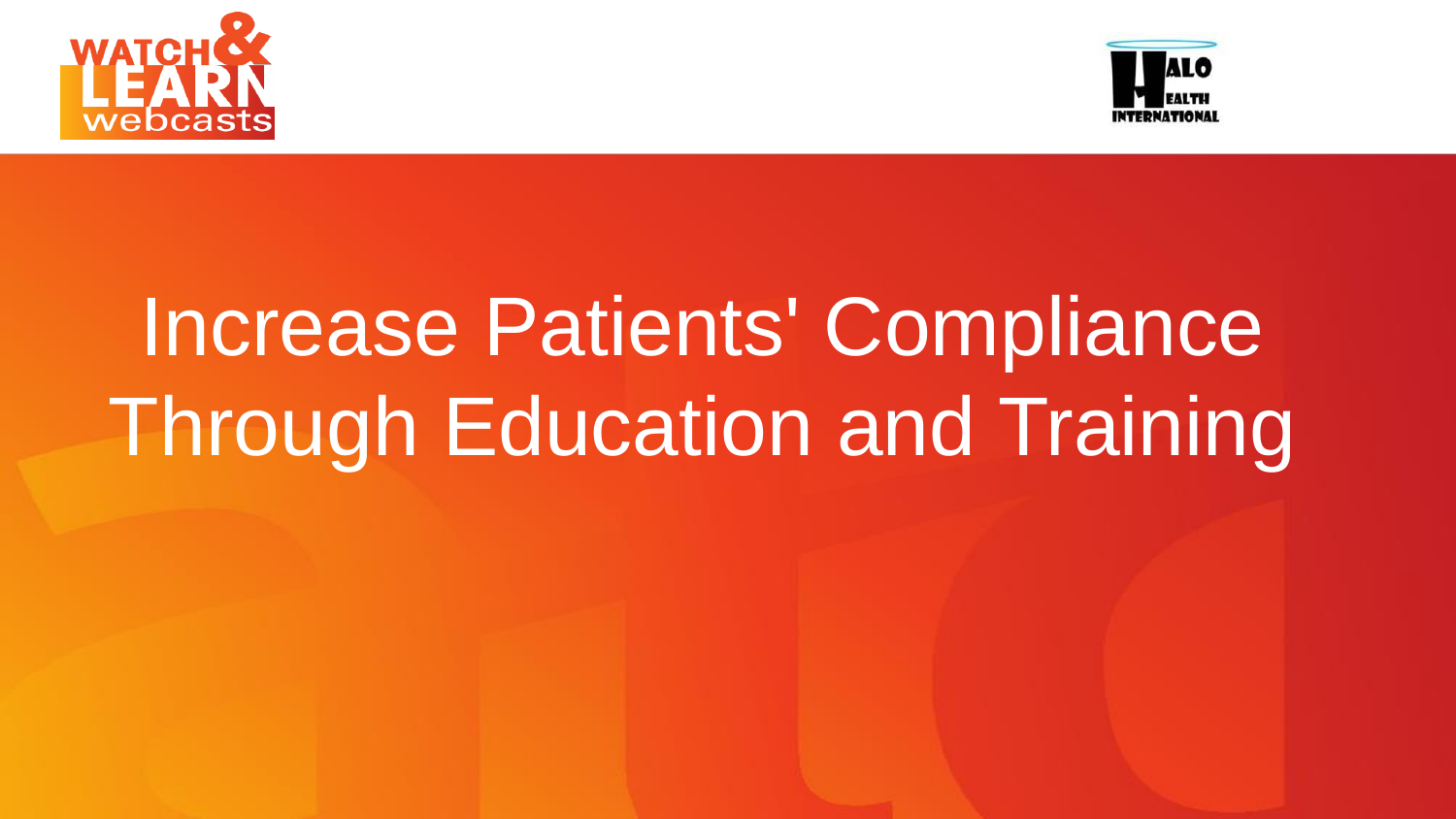## Everyone is All A Buzz…

- **Using terms like:**
- **Patient Engagement**
- **Patient Satisfaction**
- **Patient Education**
- **Patient Communication**



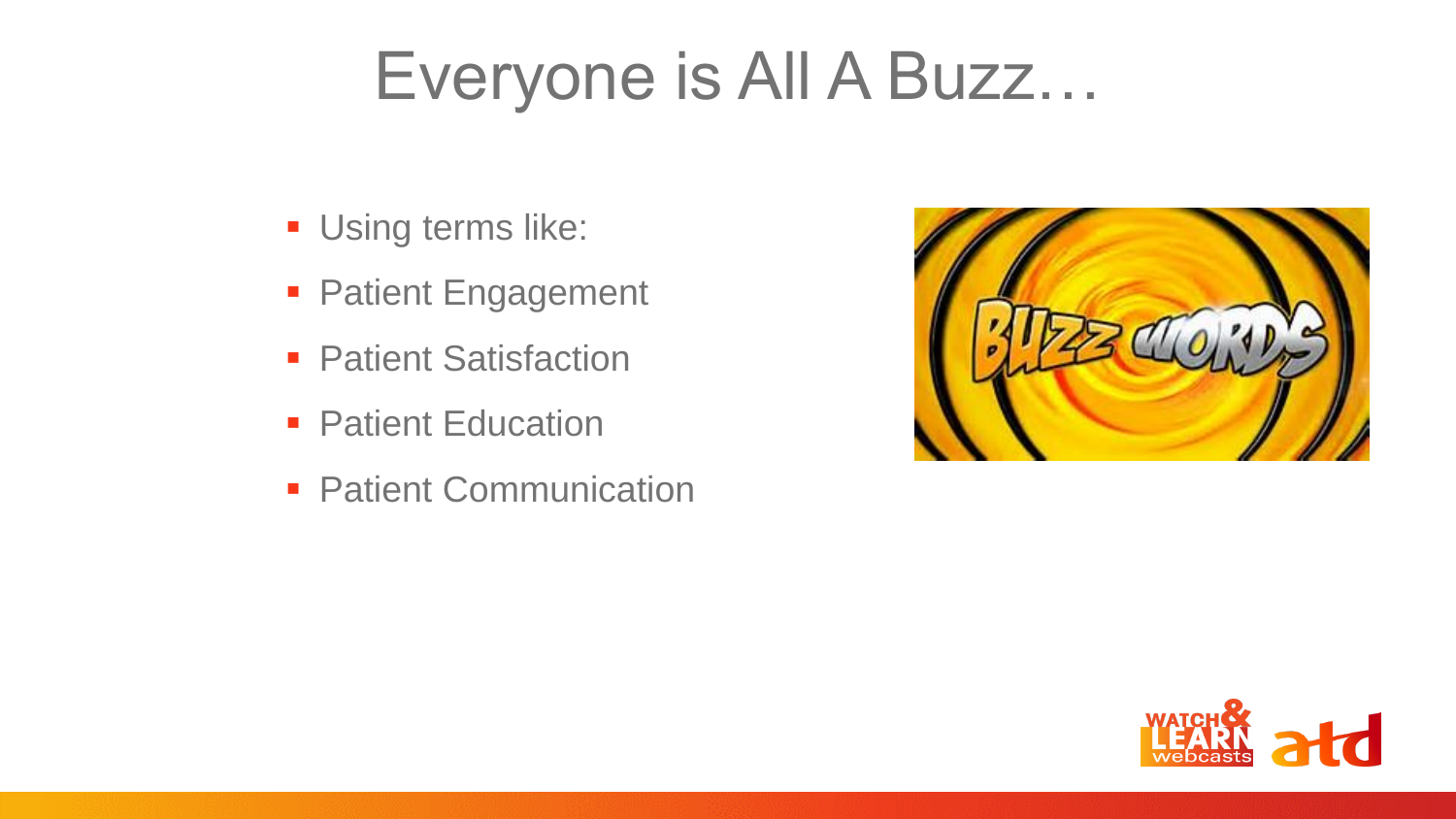To explain the ways for a patient to follow directions on living a healthier life or by following a treatment plan. But what they really need to understand is what is in it for them or:



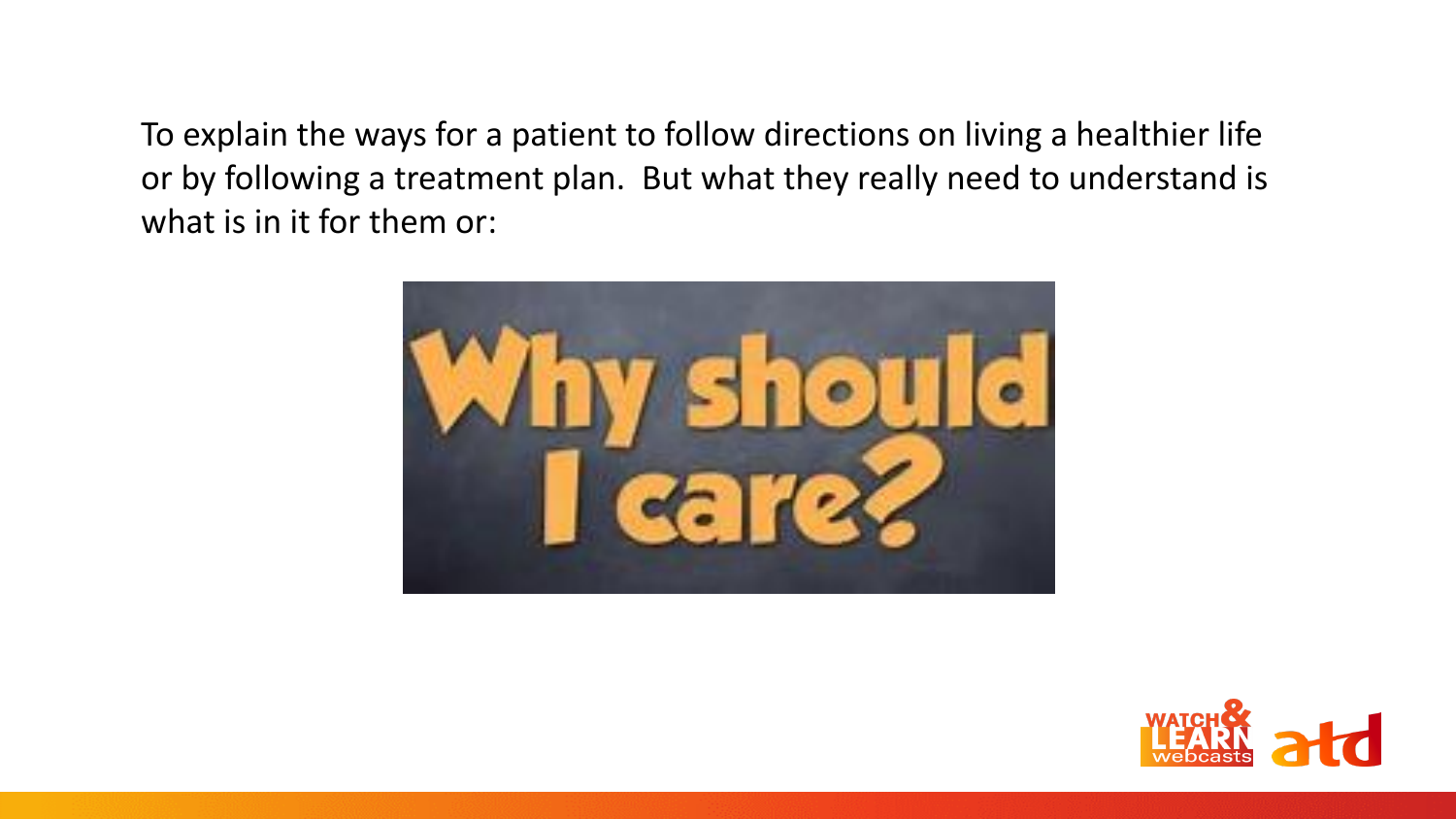## By increasing your focus on education, training, and development, the answer will be clear.





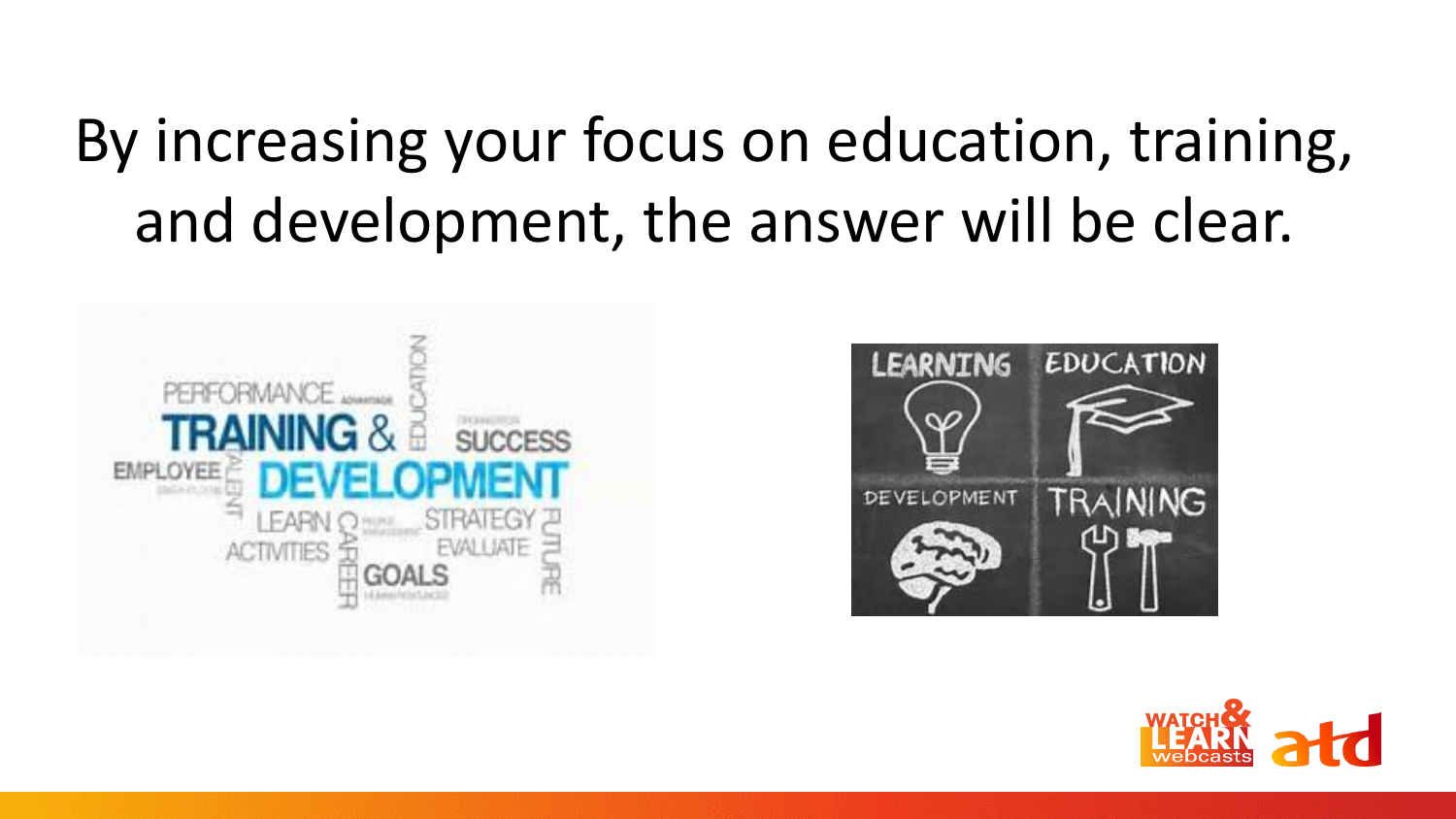

"The doctor will see you now -I can't promise that he'll talk to you, but he'll see you."

## The Challenge

- The typical healthcare system is falling down on the job when it comes to this.
- Instead of taking the time to give complete answers, many times their answers center on the "because I said so" mode of patient management.

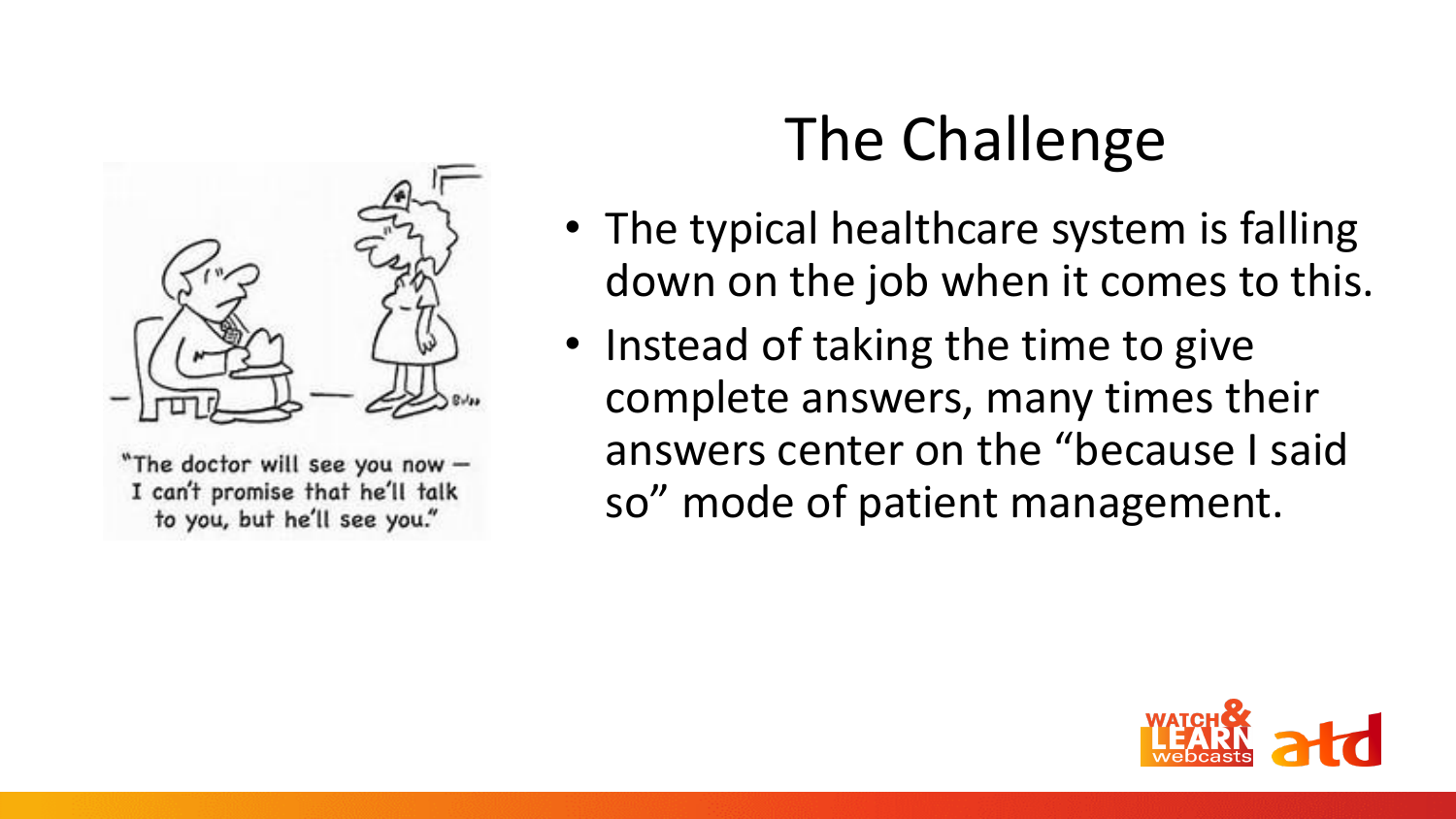#### Sound Familiar???

- Doctor: "Your bad cholesterol is pretty high. You need to start watching what you eat or we can put you on this statin."
- Patient: "OK, I'll start to eat better. But do I need to make as many changes if I take the statin?"
- Doctor: "I would, but the statin will work pretty fast regardless of your diet. Try it, come back in 30 days and we'll see what happens."

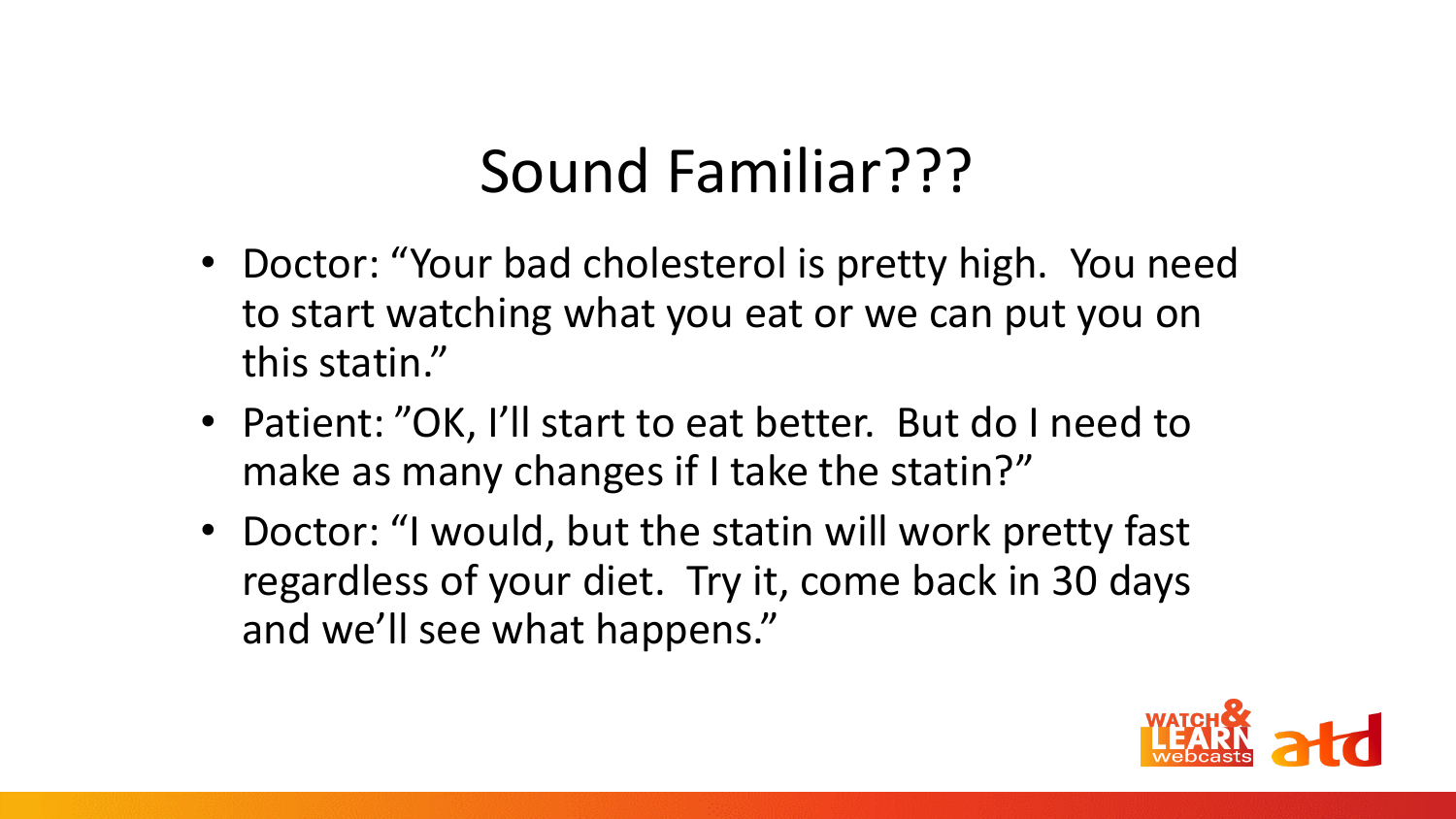### So Guess What is Going to Happen?

- The patient is going to make drastic changes for two days, decide it is too hard, then eat their normal diet.
- They may end up with a side effect, decide that the drug is killing them and not take it.
- Then both the patient and doctor will be surprised when the cholesterol is still high.



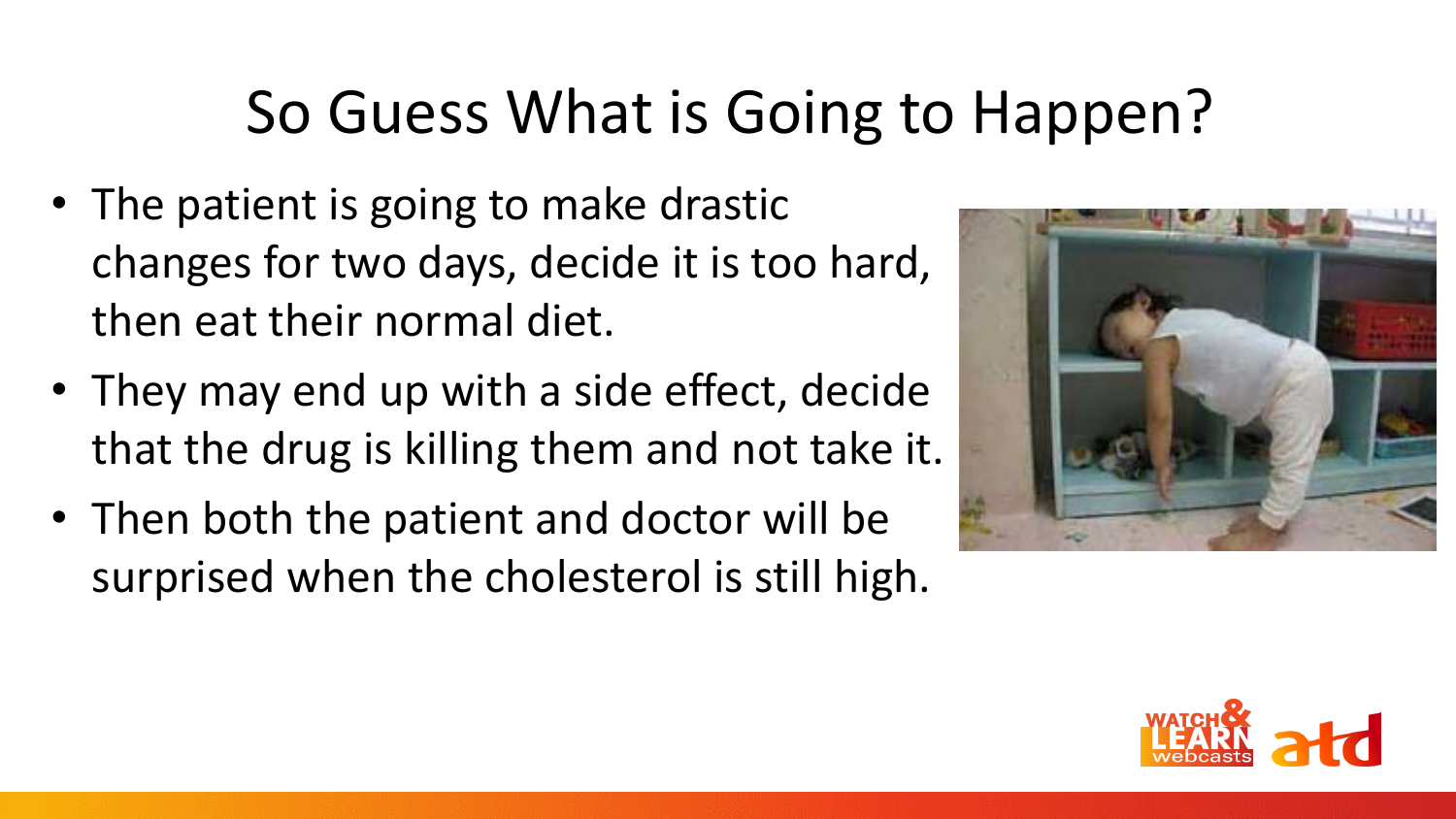## What Went Wrong?



- There is no conversation on how high cholesterol occurs, how your diet affects your cholesterol, what foods to eat/avoid to naturally lower your cholesterol, and the side effects of the pharmaceutical.
- There was no buy in. The patient is not vested in the process of getting better because they do not know the why it matters and how it affects them.

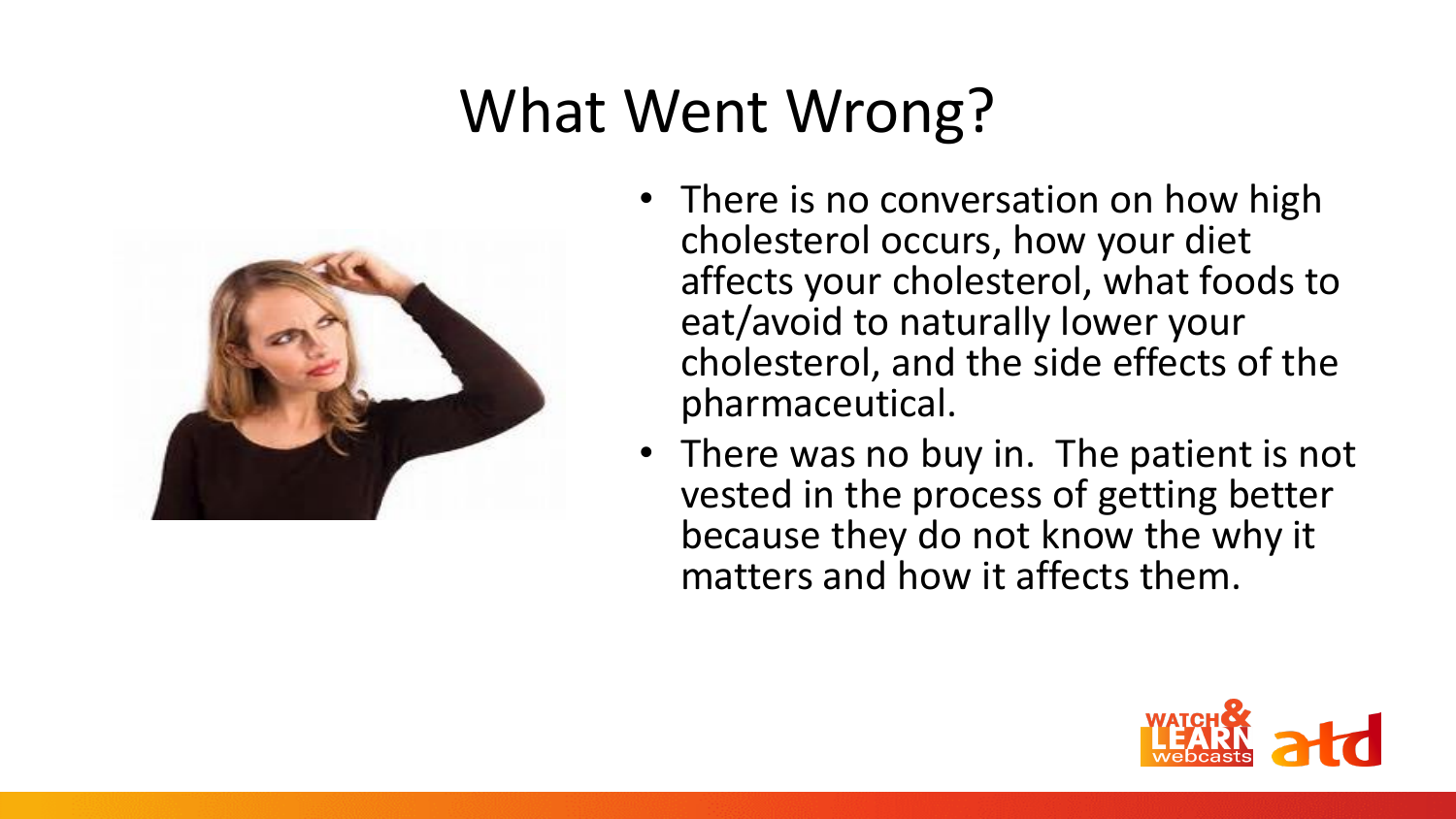

#### **So What's The Answer?**

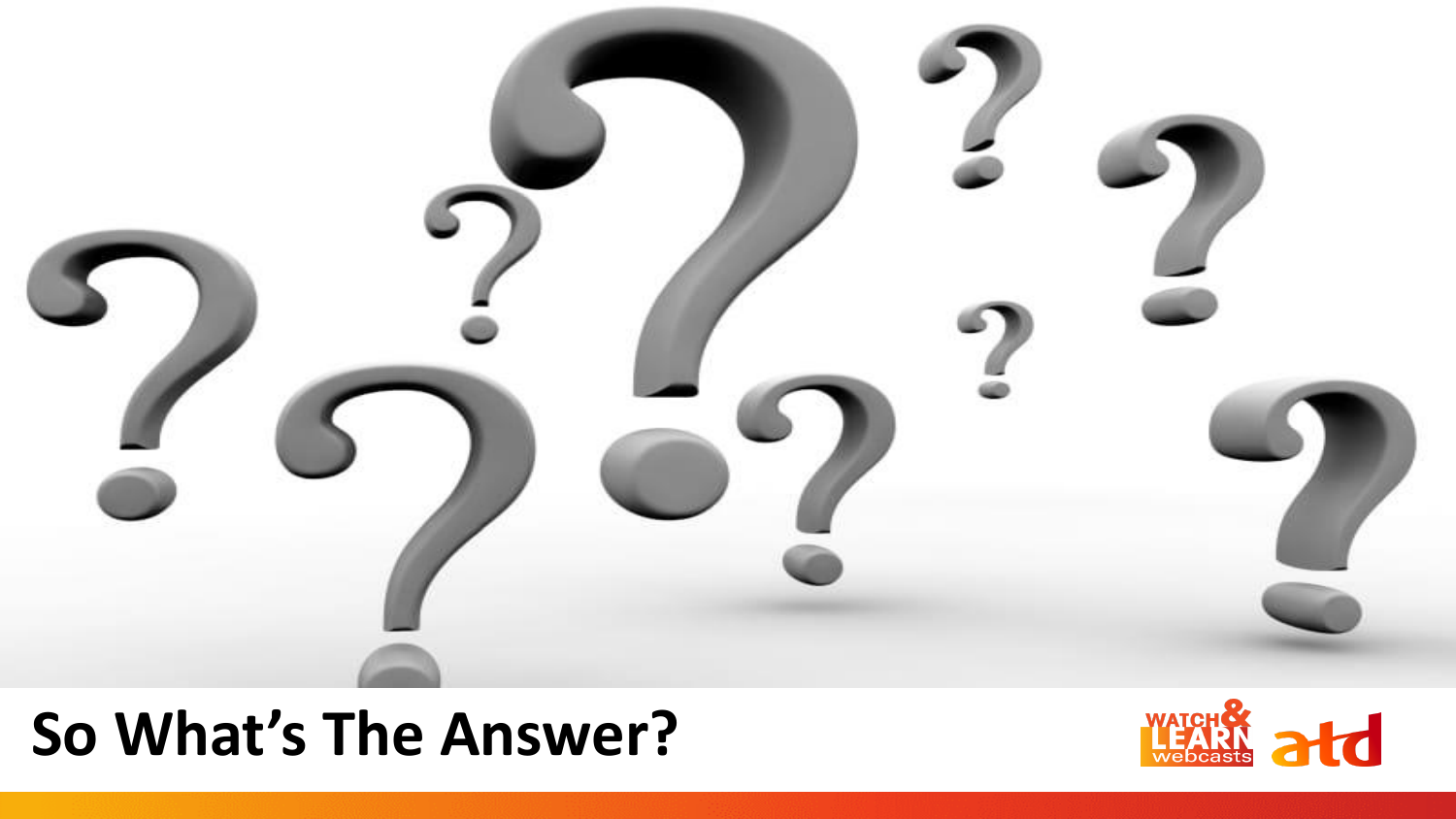#### Have a Frank Discussion

• Tell the patient exactly what is wrong with them (in regular terms), the risks associated with their disease state, and what types of treatments (both pharmacological and natural) are best for treating them. Being direct but understandable will have more of an impact than avoiding the issue.



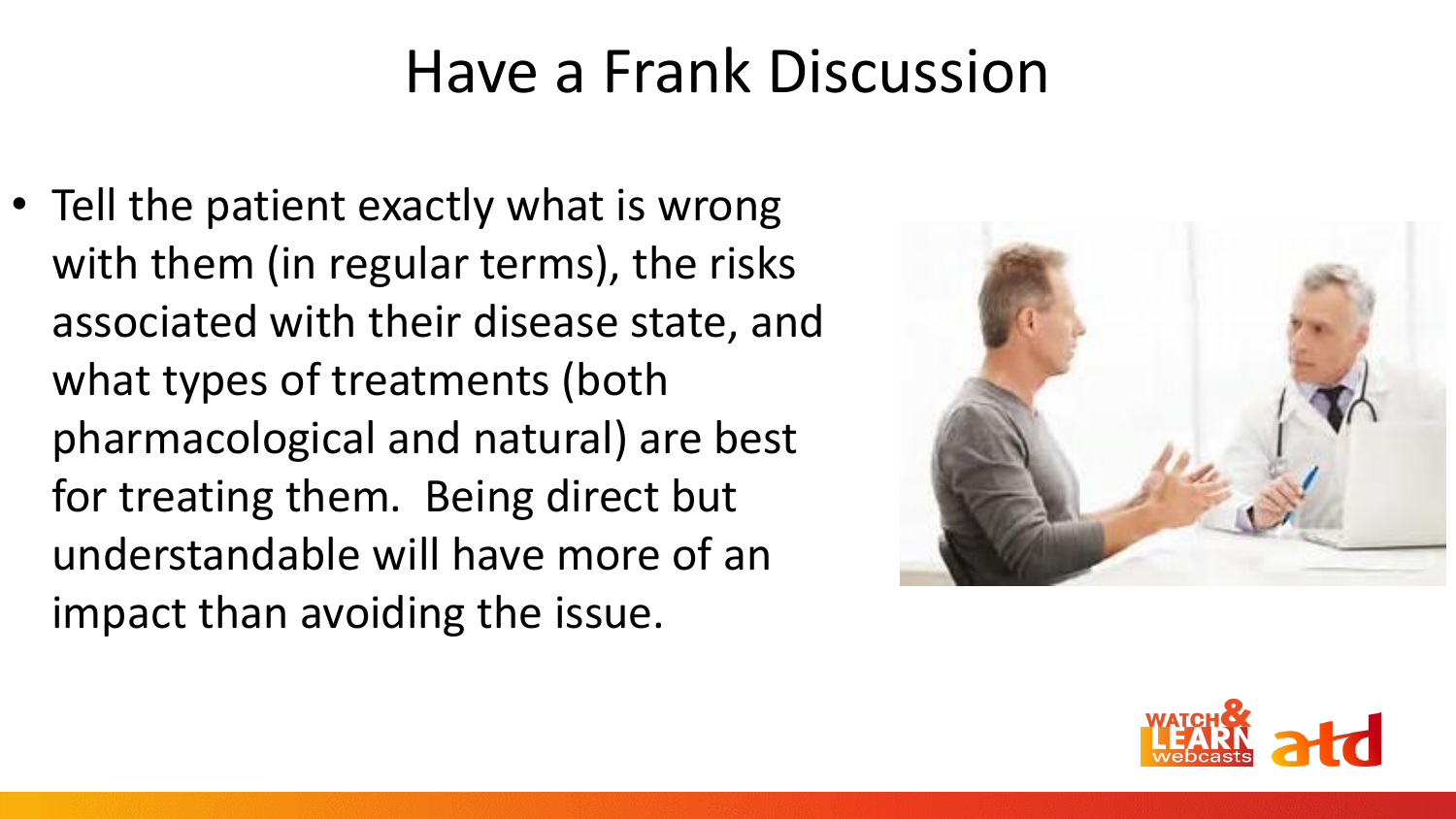## Follow Up with the Patient



- Most patients do not remember what you tell them after an initial diagnosis because of shock and fear.
- Assign a person in your office to call the patient a few days after their appointment to reinforce what was told to the patient.
- Give your patient a direct way to get a hold of someone with questions.

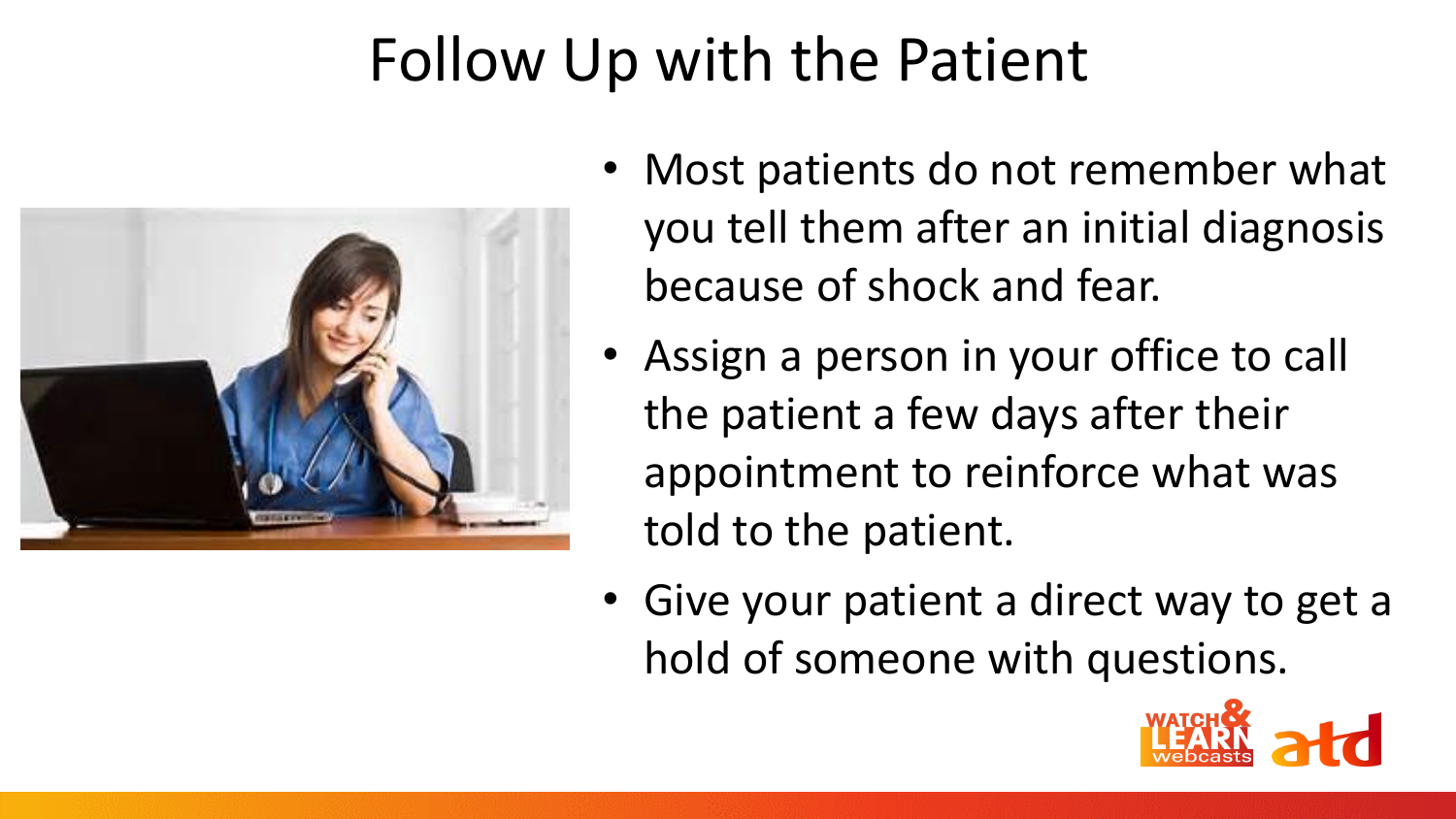#### Blast them with Patient Education

• Use direct email, direct mail, social media and your website to force feed disease state specific and general health and wellness education to your patients. Receiving information from you will bubble to the top of their reading list. It will show that you care about them and you are vested in their health.



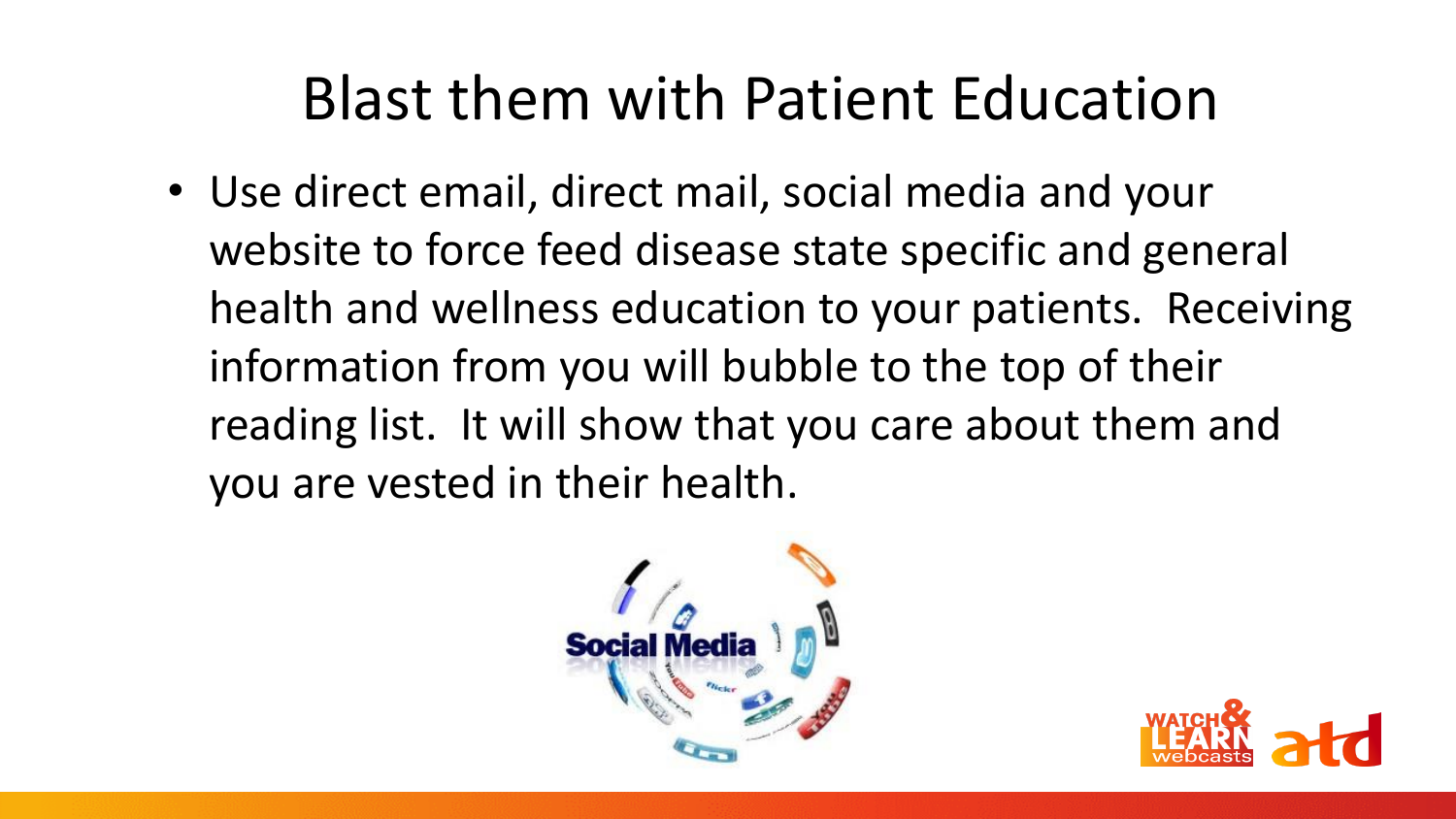## Surround Them with Patient Education

- A typical appointment is 45 minutes of down time and 10 minutes of activity, create an environment that makes the most of this dwell time.
- Turn your waiting room into a patient education station:
	- Replace your TV with a digital education system
	- Add pamphlets and personalized reading materials on the diseases you treat
	- Dedicate a computer for patients to research your website



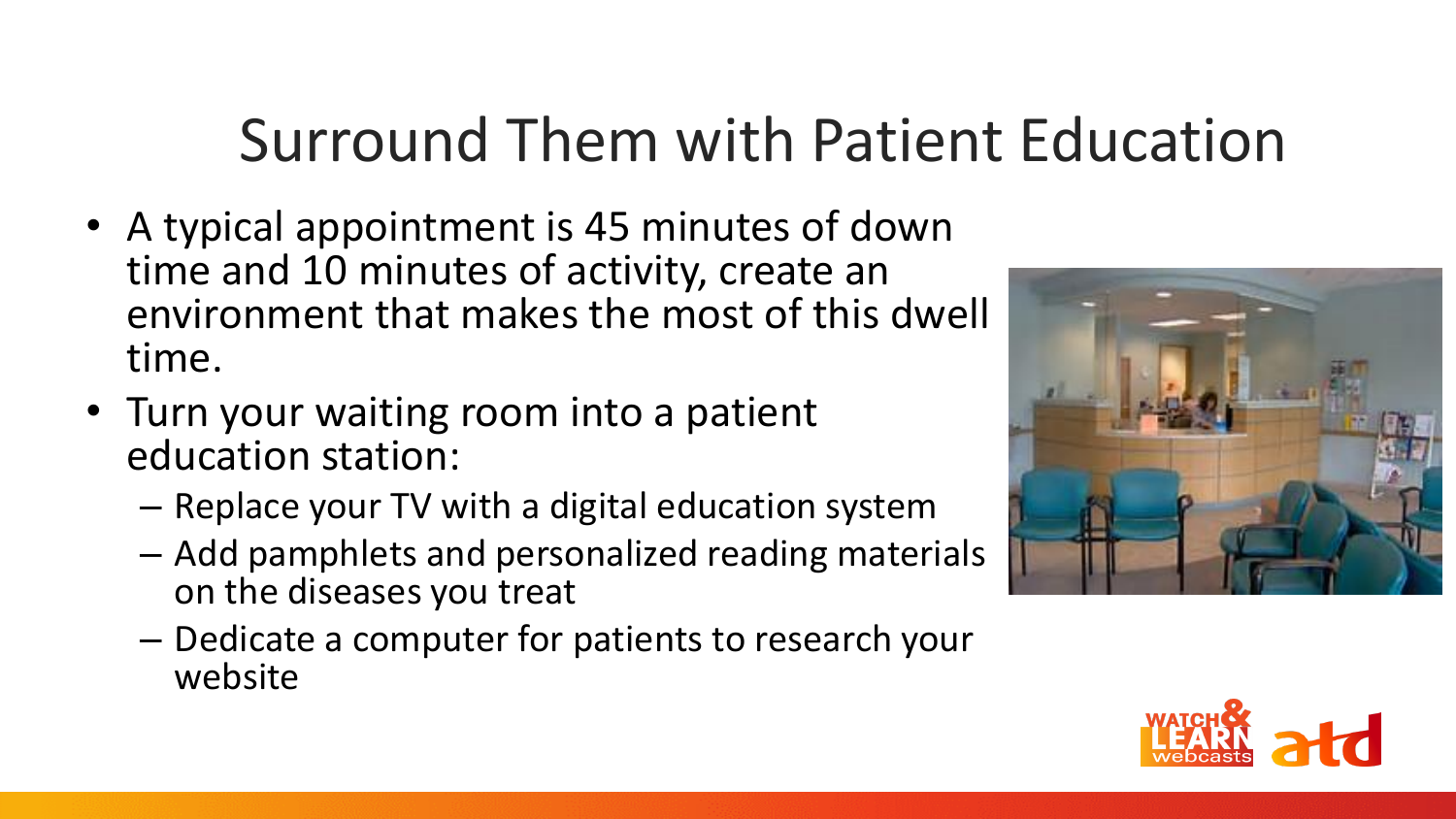## Surround Them with Patient Education

- Once in your exam room:
	- Hand them a tablet with more disease specific materials
	- Add a screen saver to your in-room computers that shows information on key ancillary service providers
	- Provide simple reading materials on pre and post care



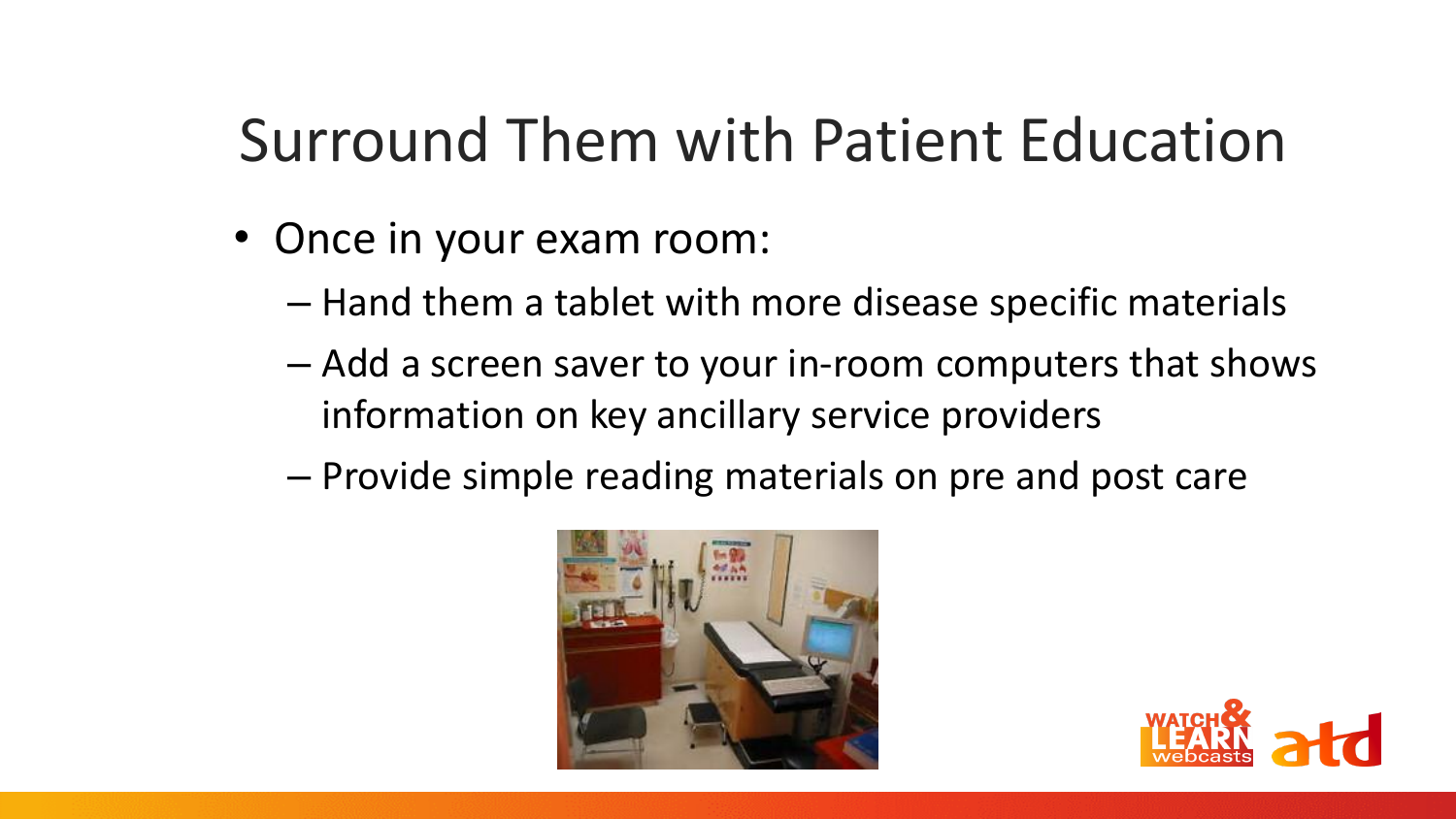- Patient Engagement:
	- Patients will notice the effort you are making to improve their health.
	- They will work harder with you to achieve positive outcomes and to be healthier.



C Johnson & Johnson Health and Wellness Solutions Inc. 2015 All rights reserved.

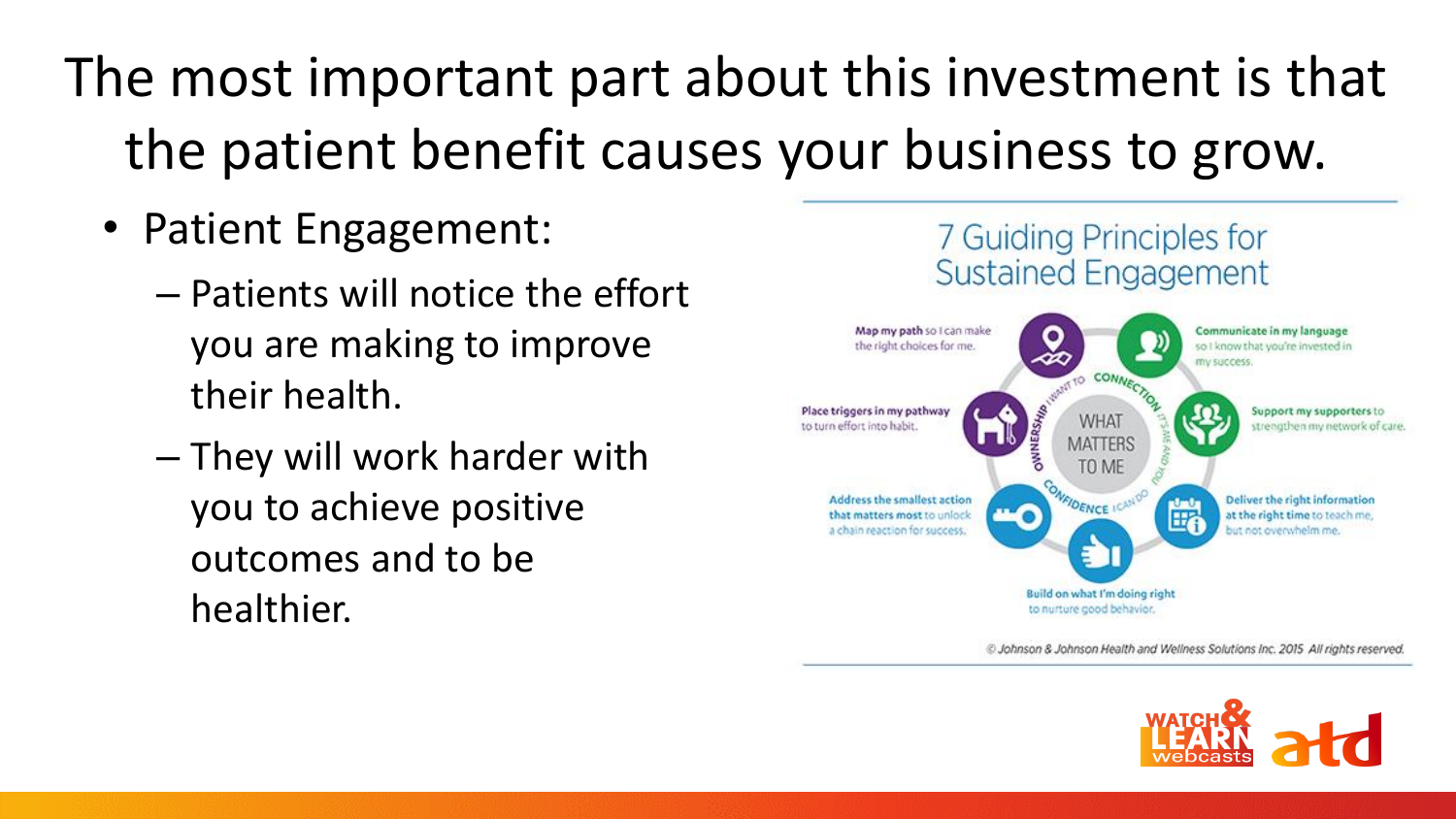- Patient Satisfaction:
	- Your patients trust you more and increase their visit frequency to keep you in the loop.
	- Your patients refer more people to you.
		- When a patient feels like a provider is giving them their all, the patient will reciprocate.
	- Engaged patients are more satisfied with their provider.

| PATIENT SATISFACTION SURVEY RESULTS<br><b>Cucstion</b>                                     | Mean for 2005-<br>2014 |
|--------------------------------------------------------------------------------------------|------------------------|
| The phone operator and call center<br>ь.                                                   | $8 - 16$               |
| The reception staff<br>2.                                                                  | 92%                    |
| Receiving a timely appointment<br>3.                                                       | 88%                    |
| Education and explanation of plan provided in a way<br>4.<br>that I can understand         | 92%                    |
| The follow-up and coordination of my care<br>5.                                            | 92%                    |
| The staff addressing my medical needs today<br>6.                                          | 91%                    |
| The time spent waiting<br>7.                                                               | $8 - 16$               |
| 8. The respectfulness of staff                                                             | 92%                    |
| Receiving test (X-ray and/or lab) results and<br>Q.<br>recommendations in a timely manner  | $8 - 16$               |
| 10 The handling of my personal medical information in a<br>private and confidential manner | 94%                    |
| 11. Your Medical Assistant                                                                 | 91%                    |
| 12. Your bealth provider (Doctor, Nurse Practitioner,<br>Midwife or Physician Assistant )  | 94%                    |
| 13. Overall, how satisfied are you with the Health Center?                                 | 93%                    |

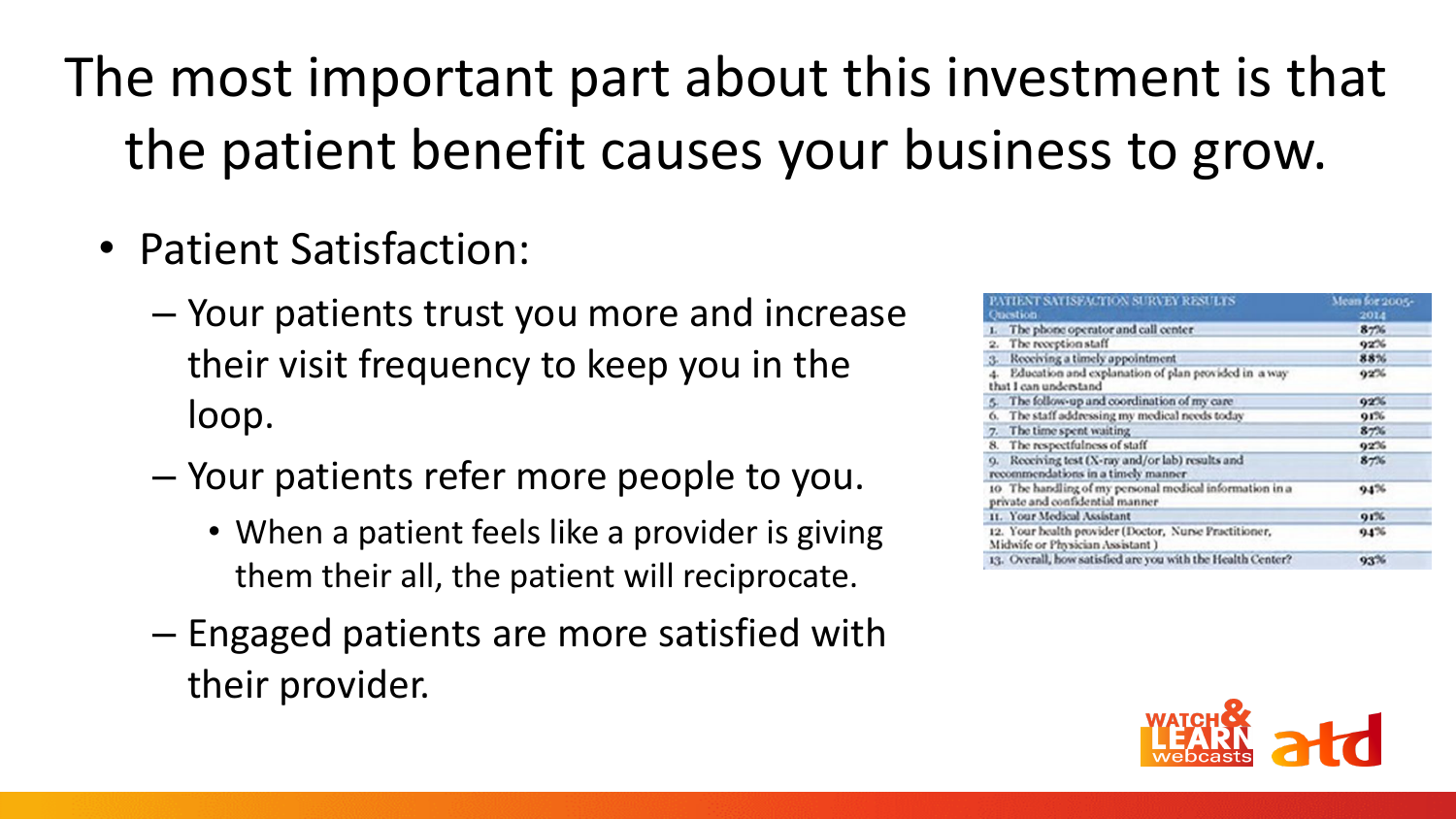

- Return on Investment:
	- Typically health systems see a significant return on investment on this type of project.
		- More patients staying in network for a continuum of care
		- Fewer "switches" to another health system
		- More referrals from patients coming into the health system

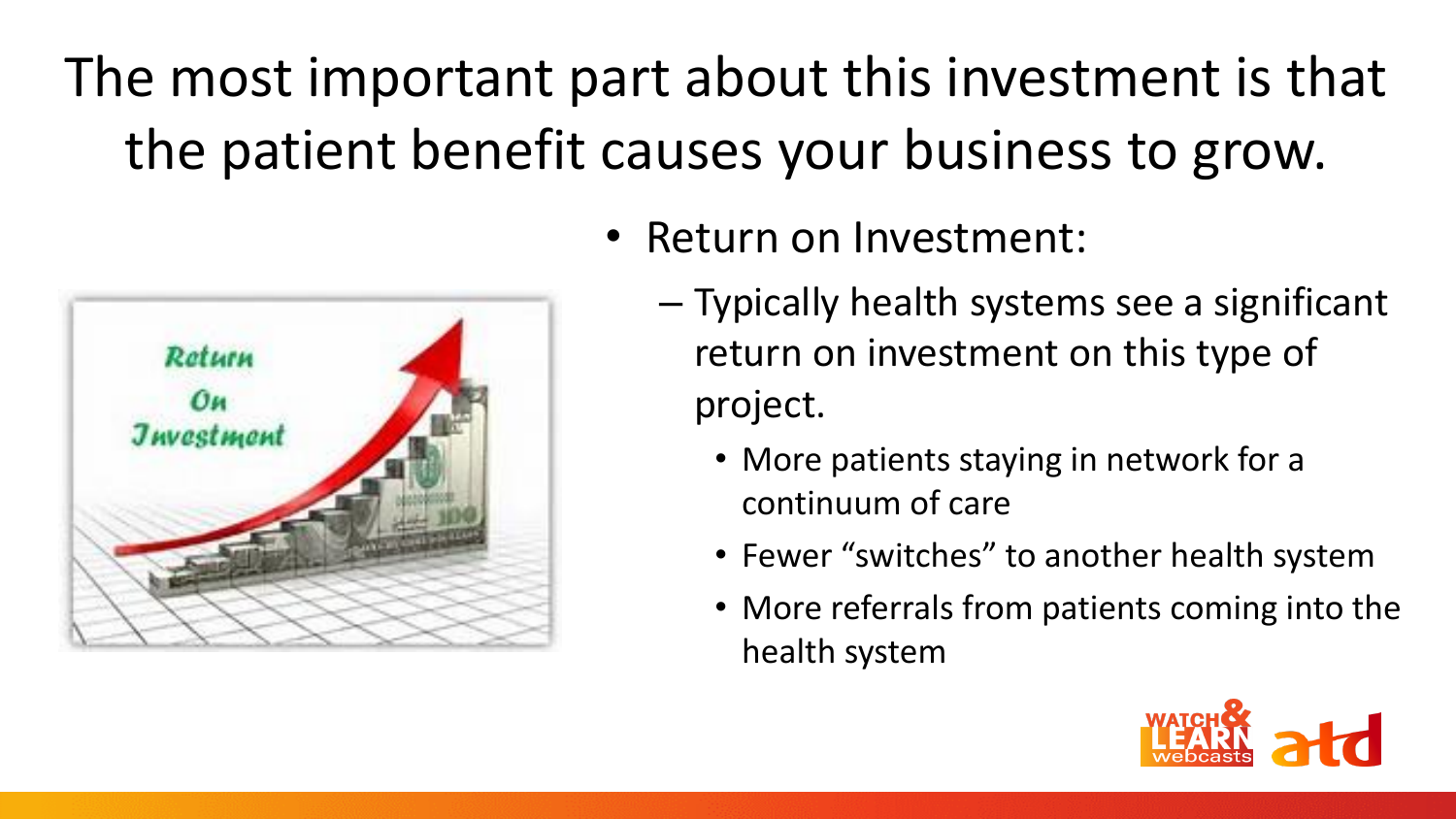- Decreased Readmissions:
	- Numerous studies that show how patient engagement and education are the keys to reduce readmissions.
	- At the core of this program is the belief that healthier patients live better lives.



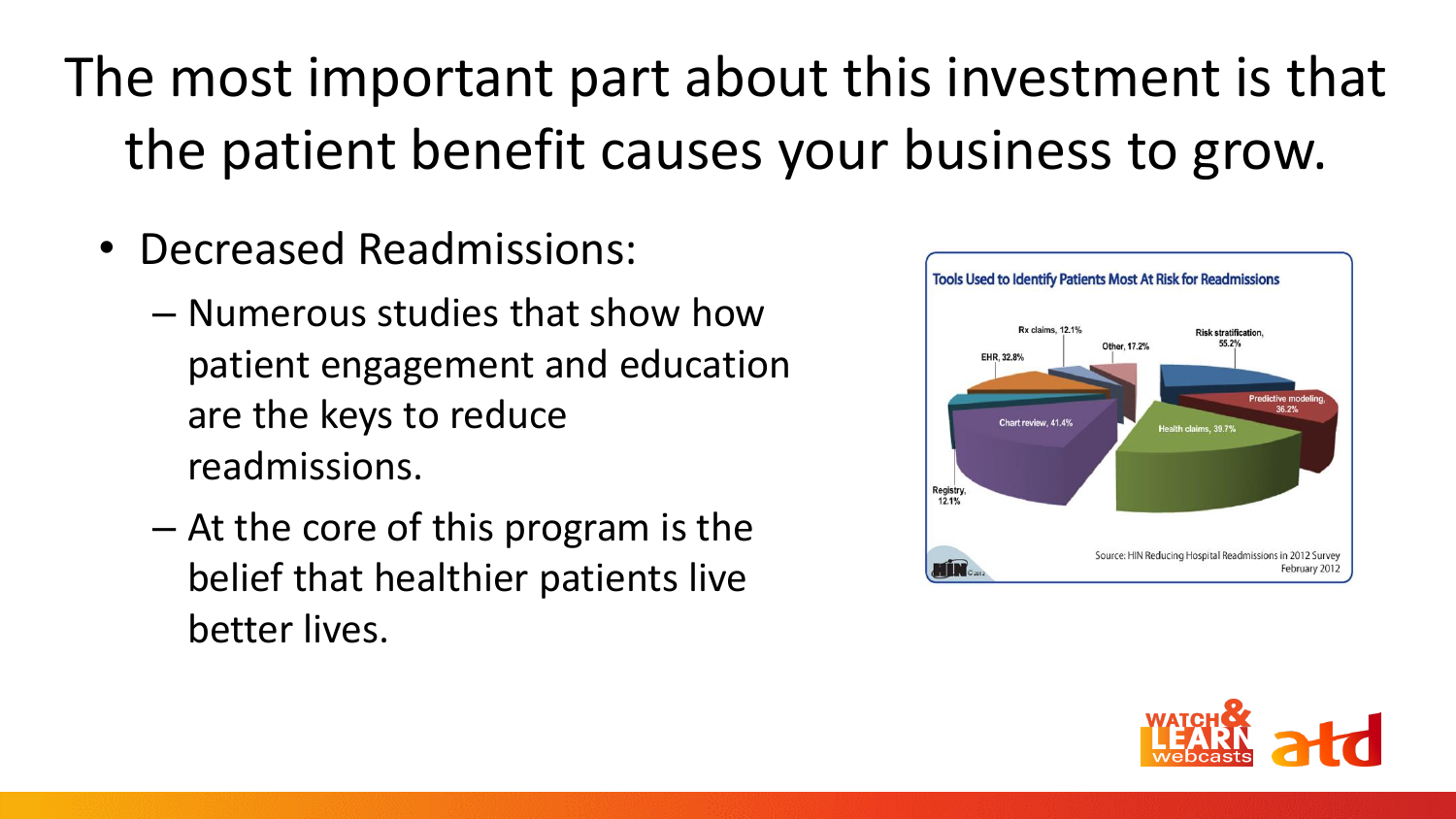And the most important benefit is that you will be making a positive impact in the community you assist.



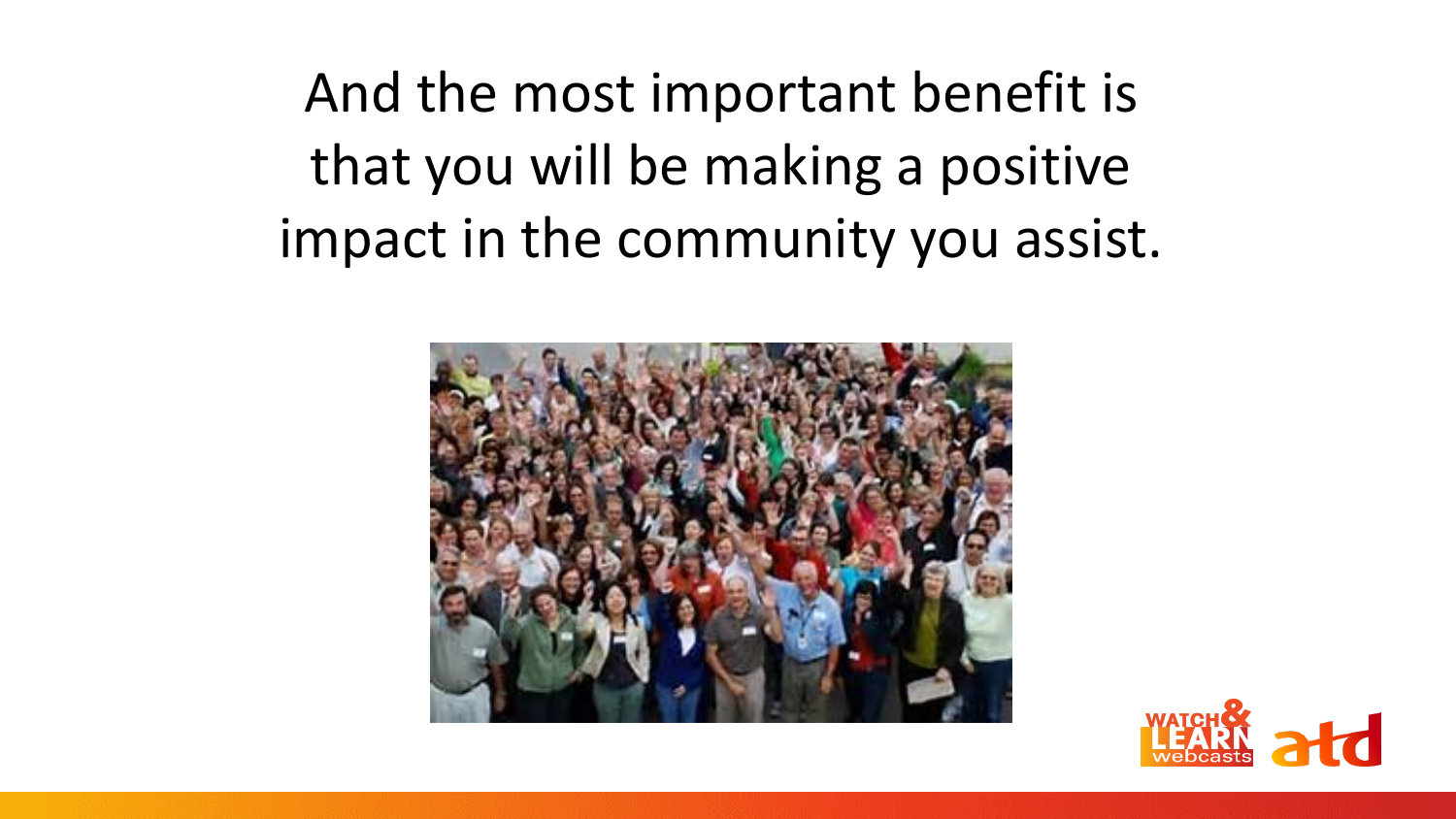#### Now What?

- If you don't know where to start, Halo Health can help. We can design a program that informs patients not only on their disease state, but ways to manage it- both with and without medication, what questions they should be asking you, how their treatment plan may affect them both positively and negatively- the why they should care.
- Our customized platforms are tailored to the needs of your health system, office and patient demographics. They ensure that the only messages your patients hear is yours.